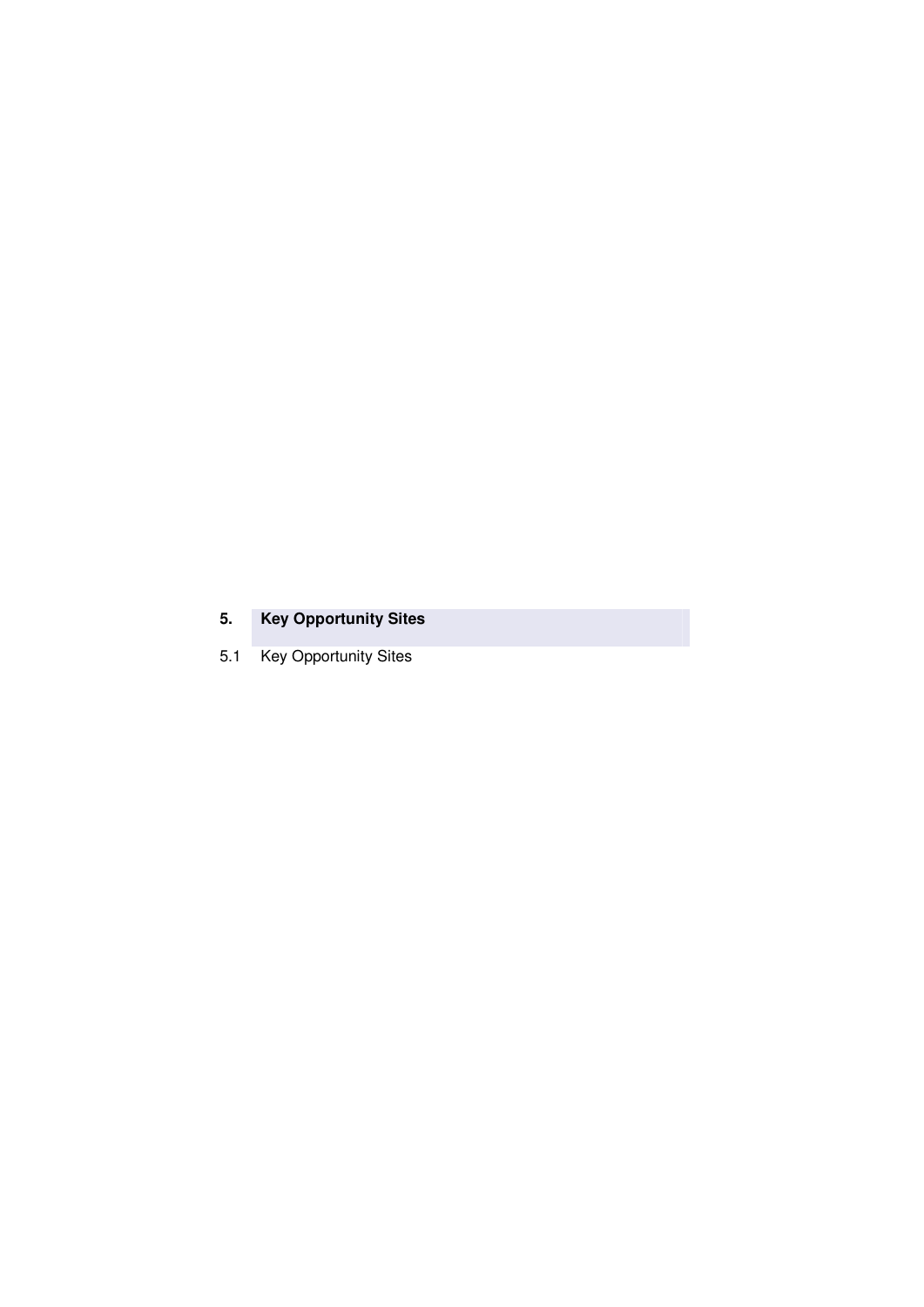### **Opportunity Site 1: Tipperary Institute Lands**

**Site Area 8.98 hectares** 

**Planning Authority Clonmel Borough Council** 

**Location & Access** The site contains the Tipperary Institute Facility, located on the northern side of the N24 Frank Drohan Road. The site is bound to the north by a newly zoned Residential Area (R14), which is located west of Fethard Road and adjoining a recently completed Residential Development.

**Zoning Mixed Use.** 

**Distance from Town Centre** 1.6km

**Site Description/Characteristics** Generally flat, sloping gradually northwards. Mostly unoccupied apart from educational buildings to south.

**Development Interest** Submission allowing for a wide range of uses (R2, PS, I, C and E).

#### **Development Principles**

- $\div$  The site may accommodate a range of uses that optimize its strategic location within the Borough, including Recreational / Social Facilities, Light Industrial / Technological /<br>Enterprise development, and limited development, Residential (Live / Work opportunities).
- The site is not considered suitable for General (Heavy) Industry or a sole Residential use given its Key Opportunity status.
- ◆ Development of the site will have special
	- consideration of:<br>
	> Impacts of  $\triangleright$  Impacts of possible high-traffic generating activities on the Frank Drohan Road (N24);
	- > Adjoining Residential Areas and protection of amenity and privacy;
	- $\triangleright$  New retail / commercial provision should not detract from the viability of the Town Centre in accordance with the Retail Planning Guidelines and County Retail Strategy.



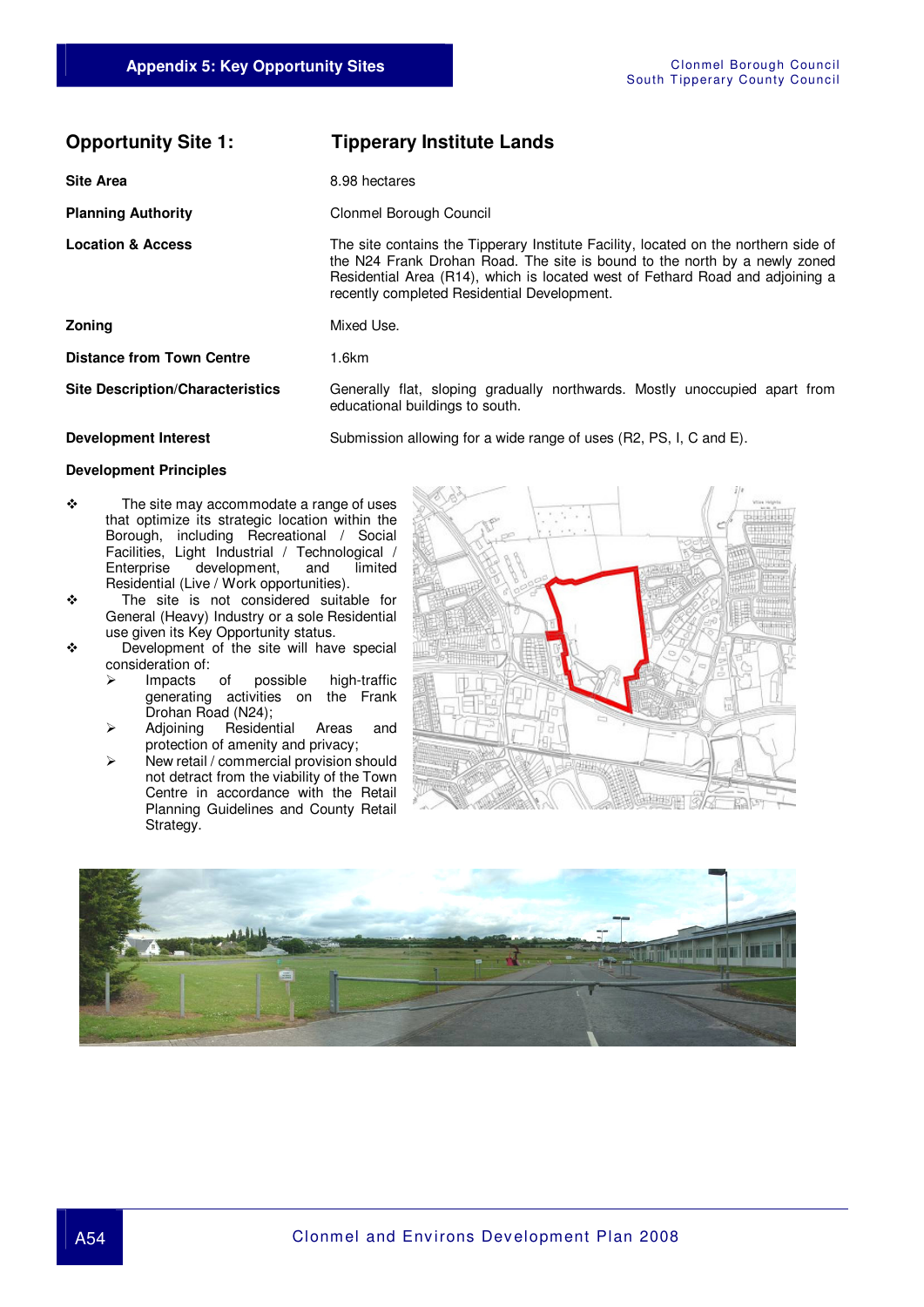| <b>Site Area</b>                        | 2.07 hectares                                                                                                                                                                                                         |
|-----------------------------------------|-----------------------------------------------------------------------------------------------------------------------------------------------------------------------------------------------------------------------|
| <b>Planning Authority</b>               | Clonmel Borough Council                                                                                                                                                                                               |
| <b>Location / Access</b>                | On the corner of Abbey Road and Convent Road, with southern boundary<br>adjoining the River Suir. Access can be provided from Abbey Road or Convent<br>Road, subject to a Transport Assessment and Road Safety Audit. |
| <b>Zoning</b>                           | Zoned MU: To provide for Mixed Uses.                                                                                                                                                                                  |
| <b>Distance from Town Centre</b>        | $0.5$ km                                                                                                                                                                                                              |
| <b>Site Description/Characteristics</b> | Site contains disused Industrial Buildings fronting onto both road boundaries.                                                                                                                                        |
| <b>Development Interest</b>             | Submissions to draft plan (37, 49)                                                                                                                                                                                    |
| Beuslanmant Brinainlea                  |                                                                                                                                                                                                                       |

#### **Development Principles**

\* Appropriate landuses on this site may include Retail (including local retail) or Commercial Development, combined with opportunities for high density Residential.

**Opportunity Site 2: Fair Oak Foods Site** 

- $\bullet$  Development of the site shall have special consideration of:<br>  $\triangleright$  Access and egges and possible impacts of high
	- Access and egress and possible impacts of high traffic-generating activities on the local road network;
	- Adjoining Residential Areas and protection of amenity and privacy;
	- $\triangleright$  Scale and design of new building given gateway location to town centre.
	- $\triangleright$  Creation of active frontages.<br>  $\triangleright$  Optimisation of Riverside am
	- Optimisation of Riverside amenity offered by the River Suir.